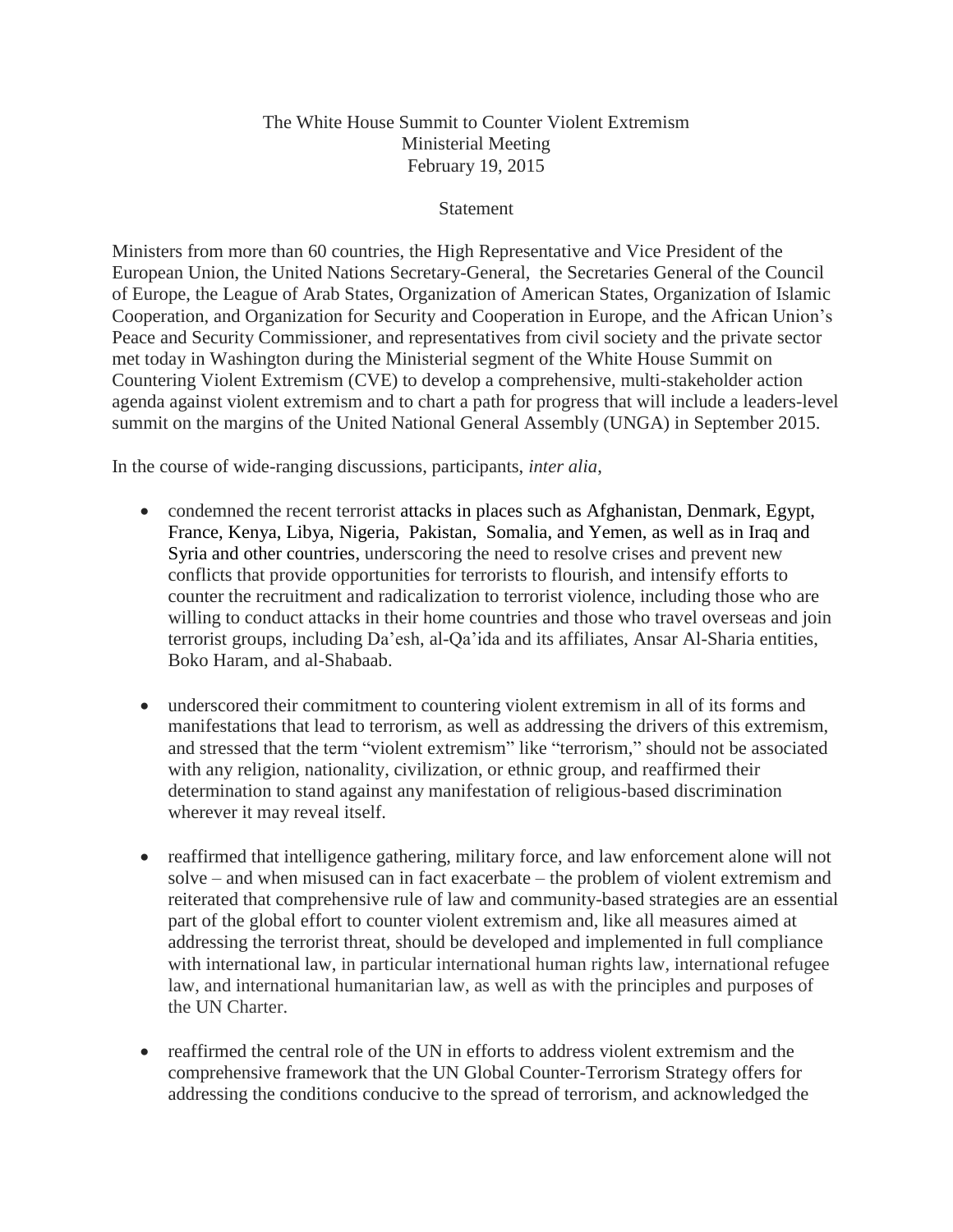commitments in UN Security Council Resolution 2178, welcoming the attention in the resolution to the role of communities in countering violent extremism.

- recognized that violent extremists may seek to destabilize governments and sow internal frictions within societies and underscored the importance of upholding and preserving democratic principles, and promoting the rule of law to address these challenges.
- emphasized that effectively preventing the spread of violent extremism in different communities requires localized, specialized, and expanded efforts, thus reinforcing the need to further empower youth, families, and women, as well as religious, cultural and education leaders, and all other concerned civil society actors, and to adopt tailored approaches, including those sensitive to local cultures and religious beliefs, to addressing this phenomenon.
- noted the importance of ensuring that civil society has an enabling environment to develop, promote, and advance comprehensive solutions to address violent extremism and that laws and policies designed to address violent extremism should not be used to stifle enjoyment of freedoms of expression, peaceful assembly, and association or movement.
- welcomed the opportunity to share good practices and efforts to mobilize expertise, resources, and political will, and effective strategies and programs to counter terrorist recruitment and radicalization to violence.
- highlighted the need to explore how development and other relevant foreign assistance can contribute to addressing populations at risk of cooptation or recruitment by violent extremists and the conditions conducive to radicalization to violence.
- underscored the need to build secure and resilient communities that reject and condemn violent extremism, including by expanding the role of youth and women, and by strengthening cooperation between the local police and the community and, where relevant, community-security force relations.
- recognized that marginalized communities and protracted conflicts can provide fertile ground for violent extremism, and emphasized the need to resolve outstanding conflicts and focus more on addressing social, economic, and political marginalization as part of a wider effort to ensure government responsiveness to the needs and grievances of their populations,
- considered how to best cultivate economic, vocational, and educational opportunities for members of communities that are vulnerable to recruitment and radicalization to violence, and in this context, stressed the important contribution that the private sector can make to stemming the spread of violent extremism, which affects businesses globally, disrupts markets, and hurts workers and the supply chains on which businesses depend on and that communities rely on to furnish goods and services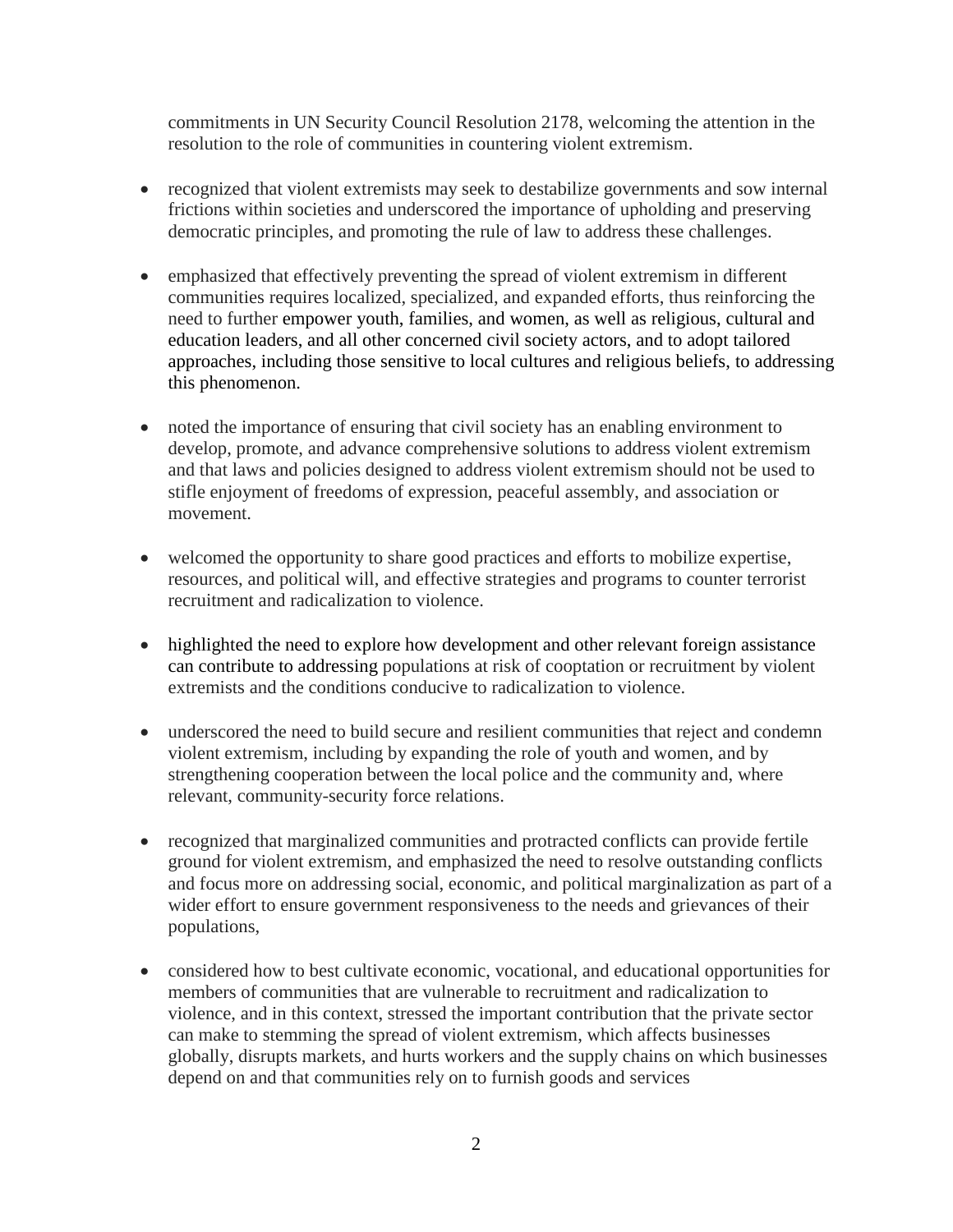- emphasized the need to intensify efforts to counter violent extremist messaging and narratives, including through social media, particularly in order to effectively counter the techniques and strategies being used by Da'esh and other terrorist groups to recruit.
- acknowledged the importance of identifying and amplifying credible and authentic voices, expanding religious and other education that promotes tolerance, peace, and achieving justice through non-violence, and supporting the role of victims of terrorism in highlighting the human cost of violent extremism and "formers" in providing a convincing alternative to violent extremist narratives.
- stressed the need to build mutual respect and understanding among people of different faiths and cultures and recognized the importance of expanding ongoing efforts to promote inter-faith dialogue, people-to-people engagements, and academic and cultural exchanges, including for the purpose of ensuring respect for all religions, religious values, beliefs, and cultures.
- recalled the UN Human Rights Council Resolution  $16/18<sup>1</sup>$  as an important tool to counter radicalization to violence, marginalization, and alienations; and called for its effective implementation by the international community as a means to deprive radical groups and individuals of any justification for violent extremism on the grounds of ethno-religious stigmatization and discrimination.
- encouraged the UN, including through the UN Counter-Terrorism Center (UNCCT), and other multilateral bodies, including regional organizations, to intensify efforts to identify and address the local drivers of violent extremism, as part of wider effort to strengthen international cooperation in this area; in this context they welcomed the efforts the Global Counterterrorism Forum, in particular the good practices it has developed which can serve as a valuable basis for guiding further action and developing non-binding, concrete guidance and tools for effectively preventing and countering violent extremism.
- highlighted, in particular, the efforts of two innovative international initiatives focused on empowering local actors to address the challenge of violent extremist – the *Hedayah*  Center in Abu Dhabi and GCERF (the Global Community Engagement and Resilience Fund) in Geneva.

Emphasizing the importance of the action agenda against violent extremism outlined during the Ministerial meeting, participants underscored their intention, individually and collectively and on a voluntary basis, to make concrete progress on its implementation, including through a multistakeholder process that will culminate with a leaders' summit against violent extremism on the margins of the 2015 meeting of the UN General Assembly. As in other multi-stakeholder processes such as the Open Government Partnership, it was understood that civil society representatives can participate on an equal basis with governments and the private sector during this process.

 $\overline{a}$ 

<sup>&</sup>lt;sup>1</sup>Titled "Combatting intolerance, negative stereotyping and stigmatization of, and discrimination, incitement to violence and violence against, persons based on religion or belief."